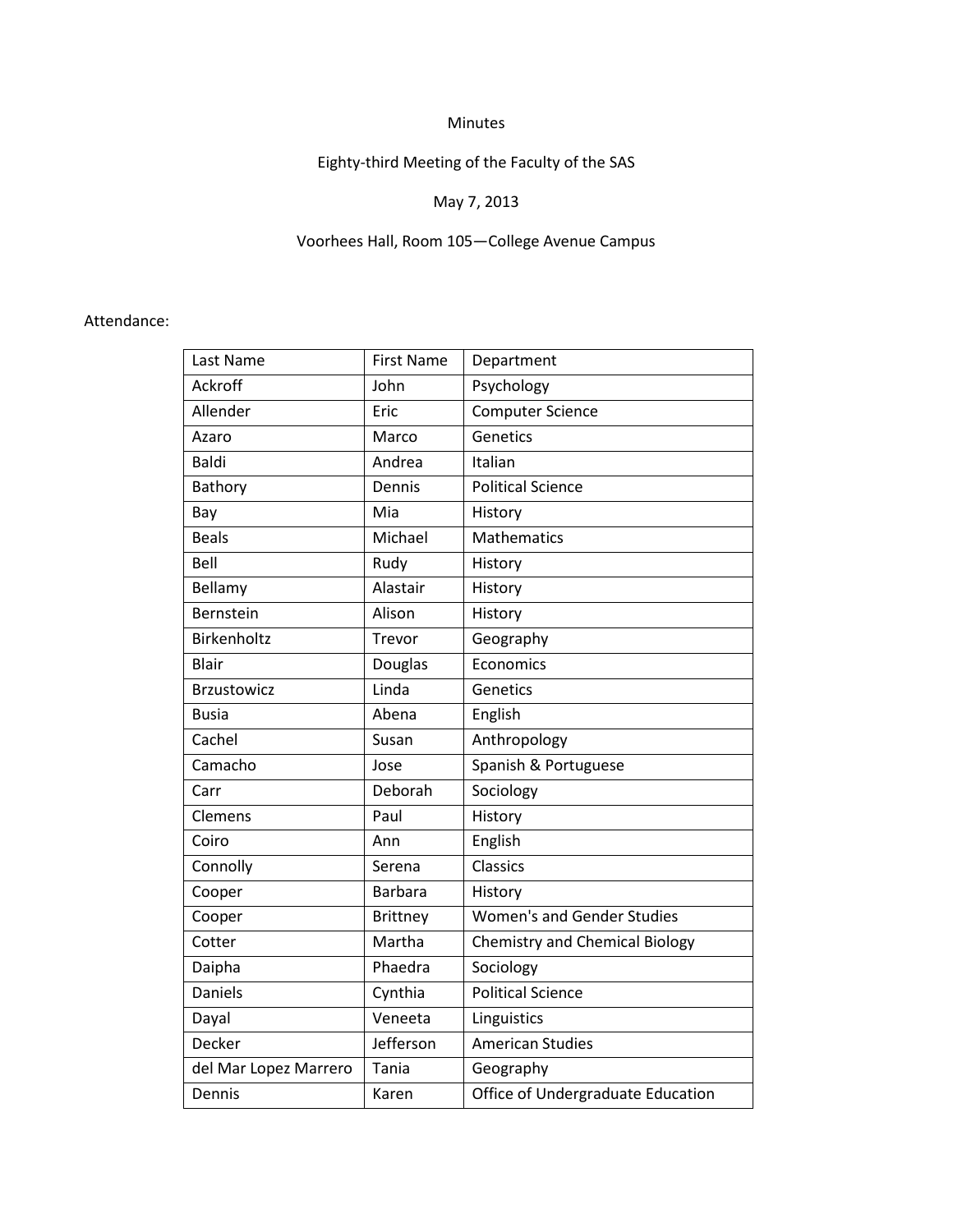| Diamond          | Elin            | English                               |
|------------------|-----------------|---------------------------------------|
| Dienst           | Richard         | English                               |
| Fabian           | Ann             | History                               |
| Festa            | Lynn            | English                               |
| Fishbein         | Leslie          | <b>American Studies</b>               |
| Flax             | Judy            | Genetics                              |
| Flitterman-Lewis | Sandra          | English                               |
| <b>Flores</b>    | <b>Tatiana</b>  | Art History                           |
| Fulton           | Thomas          | English                               |
| Galili           | Ziva            | History                               |
| Gambarota        | Paola           | Italian                               |
| Gaskill          | <b>Nicholas</b> | English                               |
| Gerson           | Judith          | Sociology                             |
| Geselowitz       | Michael         | <b>IEEE</b>                           |
| Ghertner         | David           | Geography                             |
|                  | Asher           |                                       |
| Gliserman        | Martin          | English                               |
| Goldstein        | Daniel          | Anthropology                          |
| Goldstone        | Andrew          | English                               |
| Gribetz          | Jonathan        | Jewish Studies                        |
| Hamilton         | Leonard         | Psychology                            |
| Haugerud         | Angelique       | Anthropology                          |
| Haviland         | Martha          | DLS - Undergraduate Instruction       |
| Hawkesworth      | Mary            | <b>Women's and Gender Studies</b>     |
| Helfer           | Martha          | German, Russ & E. Euro. Lang. & Lit.  |
| Hodgson          | Dorothy         | Anthropology                          |
| Hughes           | David           | Anthropology                          |
| Isaac            | Allan           | <b>American Studies</b>               |
| Jiang            | Tao             | Religion                              |
| Jones            | Jennifer        | History                               |
| Jussim           | Lee             | Psychology                            |
| Kaplan           | Temma           | History                               |
| Kelemen          | Roger           | <b>Political Science</b>              |
| Khayyat          | Yasmine         | AMESALL                               |
| Kim              | Suzy            | Asian Lang. & Cultures                |
| Koerber          | Benjamin        | AMESALL                               |
| Kolassa          | John            | <b>Statistics</b>                     |
| Konsolaki        | Maria           | Genetics                              |
| Krenos           | John            | <b>Chemistry and Chemical Biology</b> |
| Kubik            | Jan             | <b>Political Science</b>              |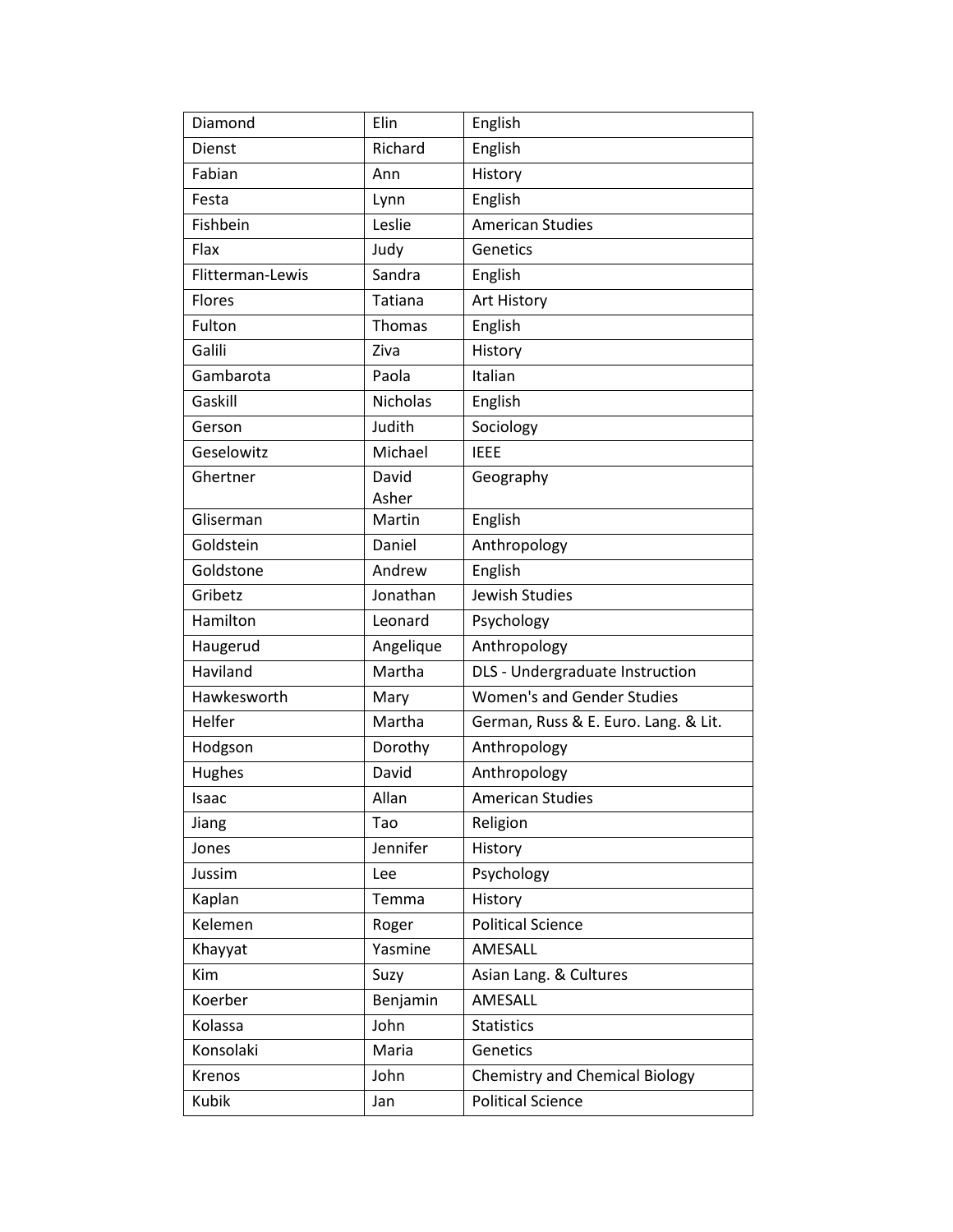| Kusnecov                | Alexander | Psychology                           |
|-------------------------|-----------|--------------------------------------|
| Lears                   | Thomas    | History                              |
| Lee                     | Rick      | History                              |
| Leichenko               | Robin     | Geography                            |
| Levine                  | Michael   | German, Russ & E. Euro. Lang. & Lit. |
| Licklider               | Roy       | <b>Political Science</b>             |
| Liu                     | Xun       | History                              |
| Lopez                   | Kathleen  | Latino & Hispan Carib Studies        |
| <b>Maldonado Torres</b> | Nelson    | Latino & Hispan Carib Studies        |
| Mani                    | Preetha   | AMESALL                              |
| Martinez San Miguel     | Yolanda   | Latino & Hispan Carib Studies        |
| Martin-Marquez          | Susan     | Spanish & Portuguese                 |
| Mascia-Lees             | Frances   | Anthropology                         |
| Masschaele              | James     | History                              |
| Masur                   | Louis     | <b>American Studies</b>              |
| Matsuda                 | Matt      | History                              |
| Mazrui                  | Alamin    | AMESALL                              |
| McCoy-Rusanova          | Svetlana  | German, Russ & E. Euro. Lang. & Lit. |
| McGill                  | Meredith  | English                              |
| <b>McGlew</b>           | James     | Classics                             |
| McInerney               | Claire    | SCI                                  |
| McKeon                  | Michael   | English                              |
| McLean                  | Paul      | Sociology                            |
| Michel                  | Melchi    | Psychology                           |
| Midlarsky               | Manus     | <b>Political Science</b>             |
| Miller                  | Kenneth   | Earth & Planetary Sciences           |
| Mitchell                | James     | Geography                            |
| Murch                   | Donna     | History                              |
| Nerlekar                | Anjali    | AMESALL                              |
| Ogilvie                 | Daniel    | Psychology                           |
| Pairet Vinas            | Ana       | French                               |
| Parker                  | Andrew    | French                               |
| Price                   | Melayne   | Africana Studies                     |
| Puglisi                 | Catherine | Art History                          |
| Ramsamy                 | Edward    | Africana Studies                     |
| Ransome                 | Ronald    | Physics & Astronomy                  |
| Reed                    | James     | History                              |
| Rendsburg               | Gary      | Jewish Studies                       |
| Rennermalm              | Asa       | Geography                            |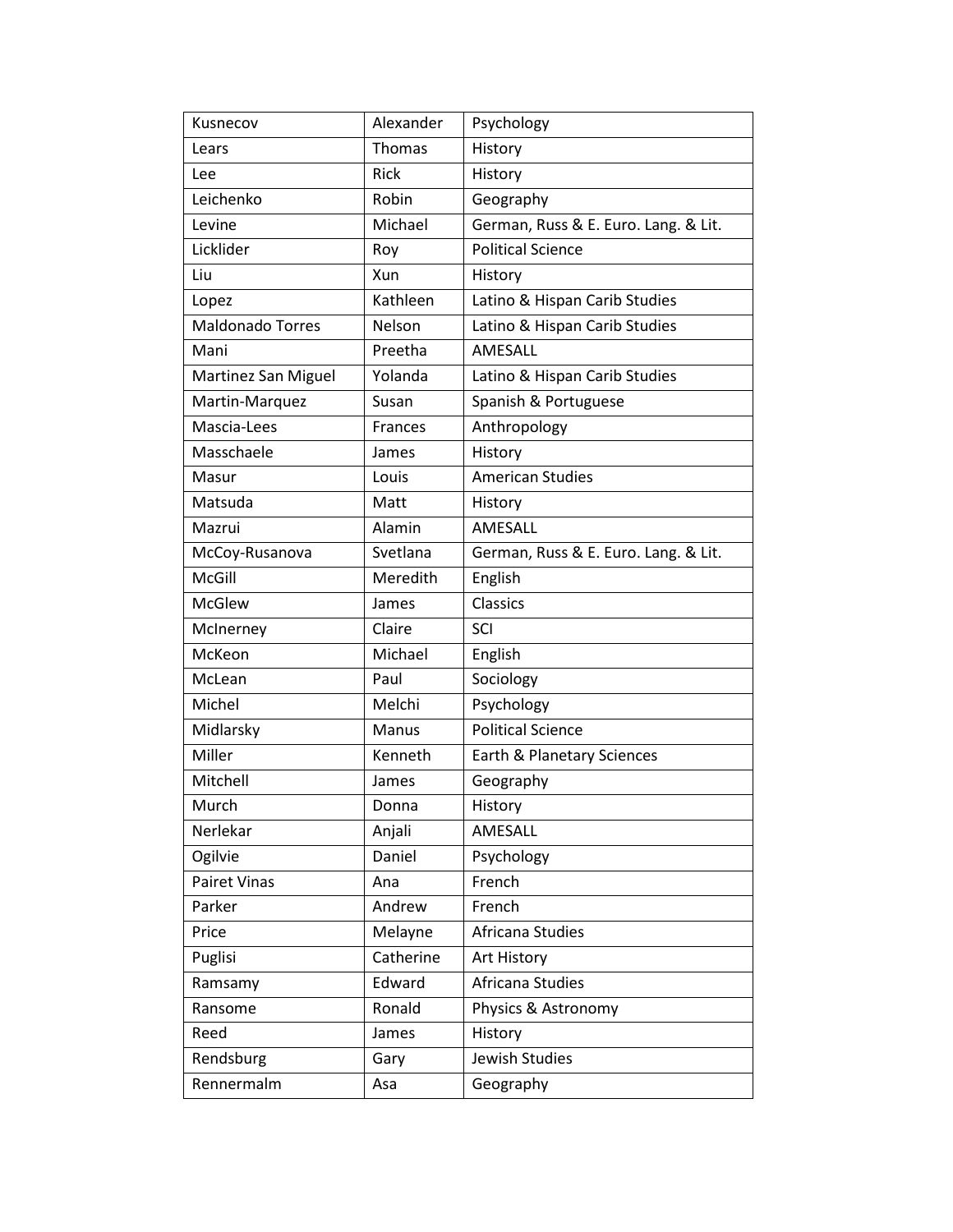| Rennie             | Nicholas     | German, Russ & E. Euro. Lang. & Lit.  |
|--------------------|--------------|---------------------------------------|
| Robolin            | Stephane     | English                               |
| Roden              | Donald       | History                               |
| Rothwell           | Phillip      | Spanish & Portuguese                  |
| Safir              | Kenneth      | Linguistics                           |
| Salime             | Zakia        | Sociology                             |
| Sanbonmatsu        | Kira         | <b>Political Science</b>              |
| Scanlon            | Lawrence     | English                               |
| Schalow            | Paul         | Asian Lang. & Cultures                |
| Schein             | Louisa       | Anthropology                          |
| Schindler          | Karen        | Genetics                              |
| Schneider          | Laura        | Geography                             |
| Schrepfer          | Susan        | History                               |
| Schroeder          | Richard      | Geography                             |
| Schwartz           | Marcy        | Spanish & Portuguese                  |
| Schwarzchild       | Roger        | Linguistics                           |
| Scott              | Robert       | Anthropology                          |
| Sheflin            | Neil         | Economics                             |
| Siegel             | Jonah        | English                               |
| Sifuentes-Jauregui | Ben          | <b>American Studies</b>               |
| <b>Simmons</b>     | Richard      | Asian Lang. & Cultures                |
| Sinkoff            | Nancy        | Jewish Studies                        |
| Smith              | Holly        | Philosophy                            |
| Spellmeyer         | Kurt         | <b>English Writing Program</b>        |
| Stein              | Arlene       | Sociology                             |
| Stevens            | Camilla      | Latino & Hispan Carib Studies         |
| Swenson            | James        | French                                |
| Syrett             | Kristen      | Linguistics                           |
| Tartakoff          | Paola        | Jewish Studies                        |
| Tesar              | <b>Bruce</b> | Linguistics                           |
| Threadcraft        | Shatema      | <b>Political Science</b>              |
| <b>Tillery</b>     | Alvin        | <b>Political Science</b>              |
| Tschanz            | Dietrich     | Asian Lang. & Cultures                |
| Uhrich             | Kathryn      | <b>Chemistry and Chemical Biology</b> |
| Van Buskirk        | Emily        | German, Russ & E. Euro. Lang. & Lit.  |
| Vicario            | David        | Psychology                            |
| Vogel              | Erin         | Anthropology                          |
| Voos               | Paula        | <b>SMLR</b>                           |
| Walker             | Janet        | Asian Lang. & Cultures                |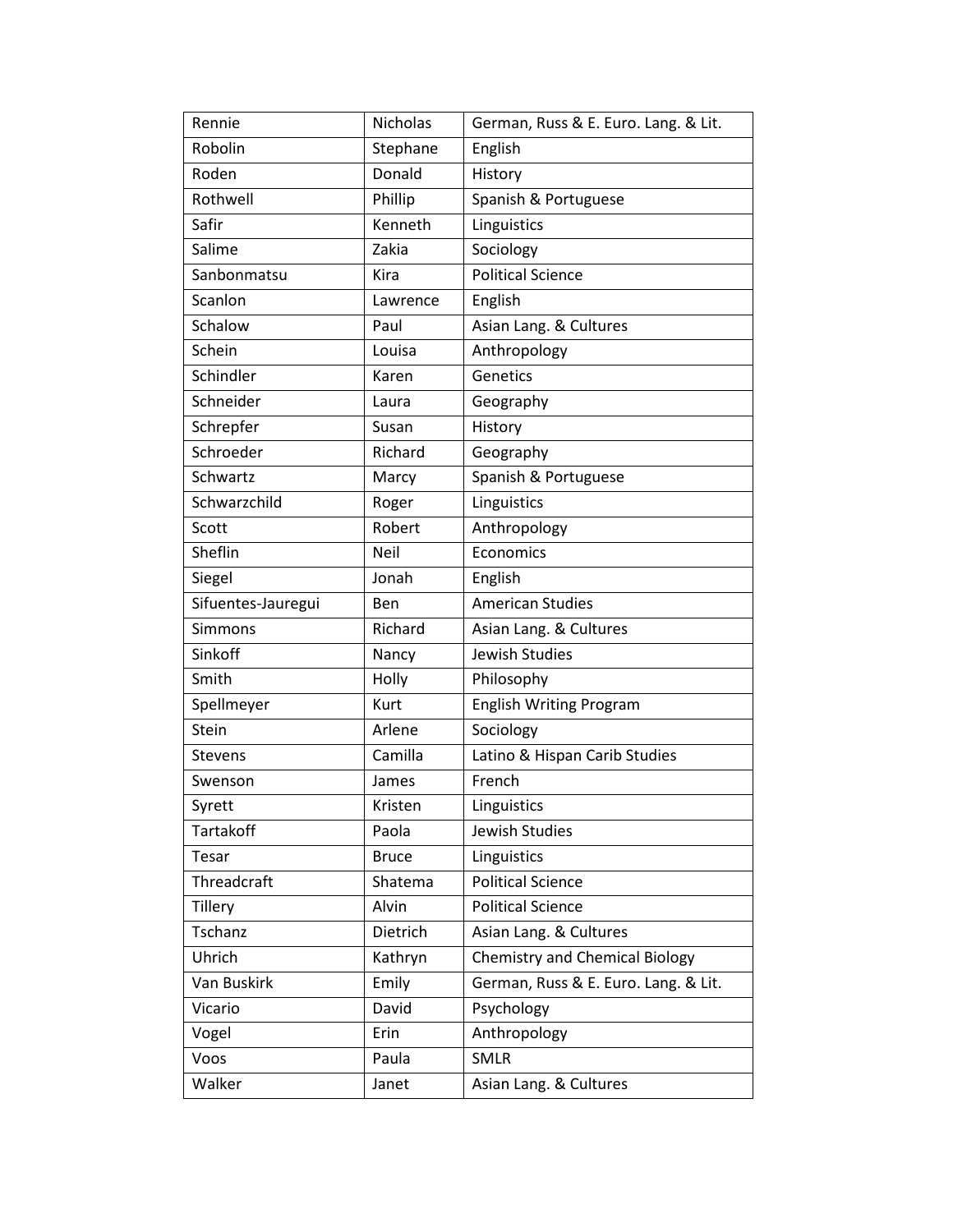| Wall      | Cheryl  | English                  |
|-----------|---------|--------------------------|
| Wallace   | Sofia   | <b>Political Science</b> |
| Wasserman | Mark    | History                  |
| Weingart  | Michael | <b>Mathematics</b>       |
| White     | Eugene  | Economics                |
| Wilder    | David   | Psychology               |
| Williams  | Carolyn | English                  |
| Wilson    | Robert  | <b>Mathematics</b>       |
| Yanni     | Carla   | Art History              |
| Zerubavel | Eviatar | Sociology                |
| Zerubavel | Yael    | Jewish Studies           |

Richard S. Falk (Mathematics), Acting Executive Dean, called the meeting to order at 1:08 pm.

- 1. Dean Falk's motion to accept a revised agenda (previously circulated), which deferred discussion of a Proposal to Amend the SAS Bylaws until the fall faculty meeting, passed by a large margin. The purpose of this agenda change was to provide more time under New Business to discuss resolutions originating from faculty on Faculty Governance and Strategic Planning Process and SAS Budget.
- 2. Dean Falk's motion to accept the minutes from the SAS Faculty Meeting of December 13, 2012 passed by a large margin.
- 3. Martha Cotter (Chemistry) reported on activities of the University Senate. Senate minutes are available at http://senate.rutgers.edu. This year the Senate adopted a policy on Massive Open Online Courses; recommended extending the process for evaluation of deans to the university president on a six year cycle; extended fall add/drop period to accommodate Jewish holidays; approved a revised Academic Integrity Policy to comply with the new Code of Student Conduct.
- 4. Dan O'Connor, Chair of the New Brunswick Faculty Council and Associate Professor in the School of Communication and Information, reported on the activities of the NBFC. NBFC minutes are available at [http://nbfc.rutgers.edu.](http://nbfc.rutgers.edu/) NBFC recommended that the next faculty delegate to the NCAA should be nominated through the NBFC and voted to create a committee to explore the future course of the intercollegiate sports budget. Martha Cotter was elected NBFC Chair for next year with a recommendation that she serve for two years.
- 5. Larry Scanlon (English), Chair of the Core Requirements Committee, reviewed the new courses and minors approved for the Core Curriculum. Scanlon's motion to approve the CRC's report passed unanimously.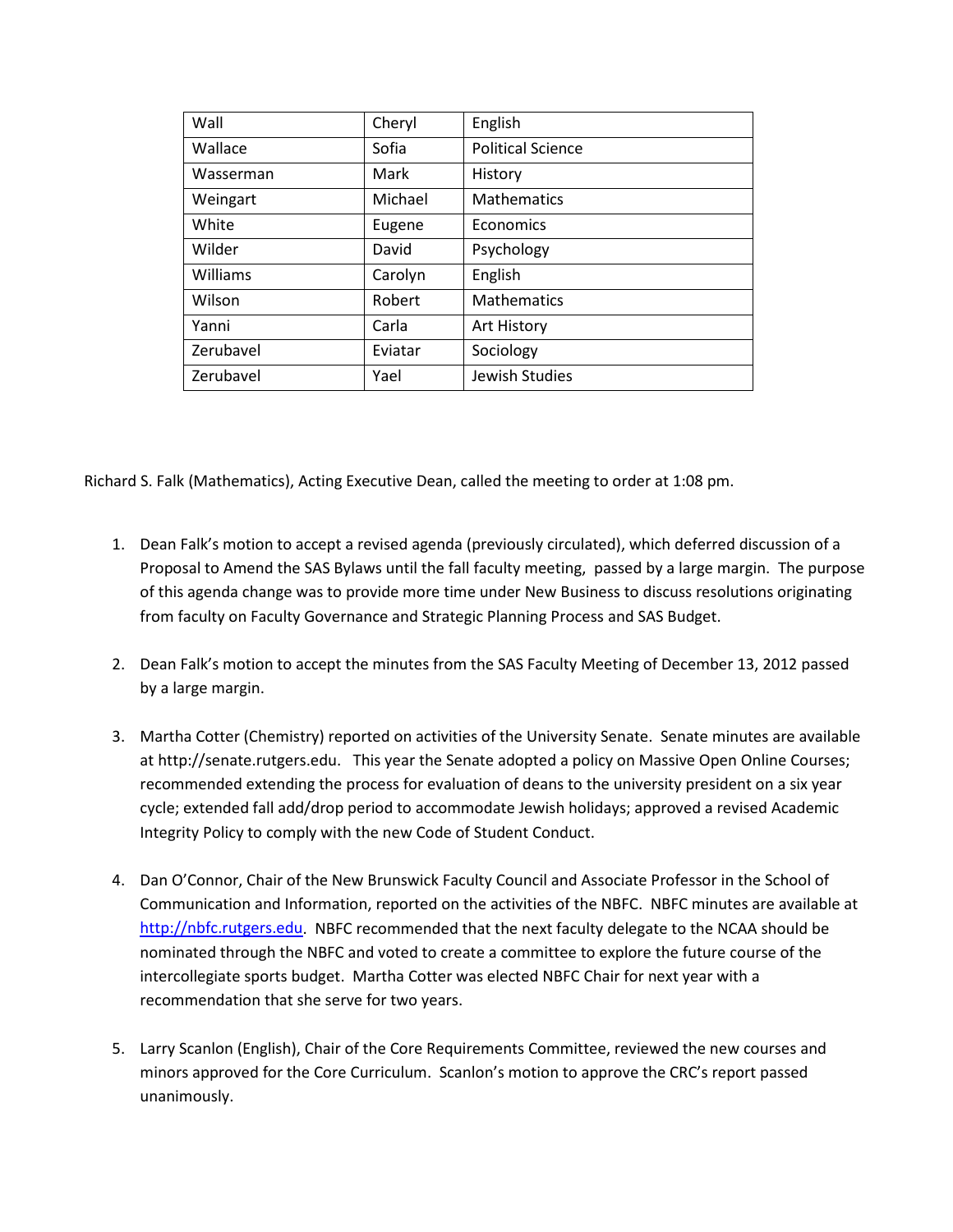- 6. Dennis Bathory (Political Science), Chair of the Curriculum Committee, presented the list of new courses and changes in the catalogue approved by the CC. The CC developed a policy statement on **Online/Hybrid Course Proposals** to be approved as part of the CC's report. Bathory's motion to approve the CC report passed unanimously.
- 7. Dean's Report:

Dean Falk noted that the University has four new members of the National Academy of Sciences and they are all from SAS: Eva Andrei (Physics), Robin Fox (Anthropology), Karin Rabe (Physics), and David Vanderbilt (Physics).

The Dean has developed a plan for eliminating the SAS annual deficit of \$13.5 million over a period of 5 years and won conditional approval for it from Vice President Edwards. The University would forgive the debt incurred while SAS resolves its shortfalls, assuming that our various projections of revenues and expenses are true. Many factors beyond our control will have an influence on our budgets, including levels of state support, tuition and salaries, but we have been successful in increasing enrollments while maintaining quality. The Dean is participating in a committee headed by Dick Edwards and Nancy Winterbauer that is examining the current allocation of tuition among units, but other units benefit more than we from the status quo and want to maintain it. The Dean is also adjusting various funding formulas within SAS. The declining number of faculty who choose to retire limits our options, but the Dean does not want to resort to a hiring freeze.

The Dean urged faculty to seek opportunities to become involved in the development of the university's strategic plan now that the plan has evolved to a point where we can identify our opportunities to influence the process.

The Dean has heard from faculty who are concerned by cuts in TA support for Signature Courses. The Signature Courses were part of the Core Curriculum initiative and were supported enthusiastically by many faculty. The central administration supported the SAS teaching initiative by a three year pilot grant of \$250,000 per year and by a donor grant. These funds have been exhausted and SAS now is responsible for continuing these courses with its own resources. Dean Falk delayed assignment of funding for TA support for Signature Courses. This decision was influenced by our budget deficit but also by the fact that TA lines are an important part of funding for our graduate program. He wants to examine the time-to-degree, placement records, and other criteria of graduate program strength in departments offering Signature Courses before funding TA support. We should consider employing more PTLs in these courses. Any course with 450 student s will get a lead TA.

The Dean took several questions from the floor. One speaker found it intolerable that there seemed to be no plan to search for a new Executive Dean of SAS, noting that coaches and Athletic Directors were replaced immediately and at great cost but that new leadership of the largest research and teaching unit in the University was neglected at a crucial time when we are supposed to be engaged in strategic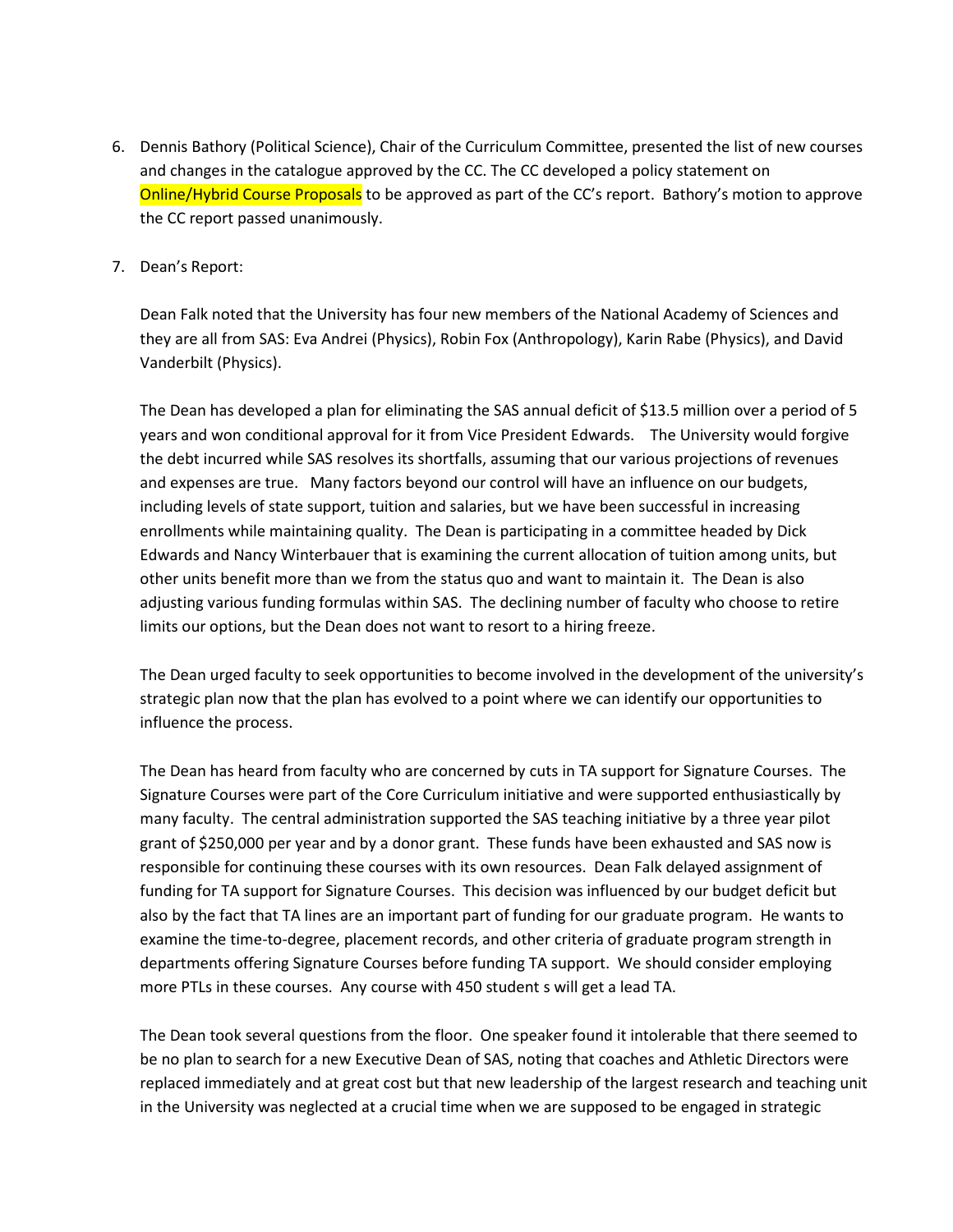planning for our future. Dean Falk noted that he had agreed to serve for one year and was asked to stay for another. He felt that Vice President Edwards had showed decent respect for SAS and noted that the new dean of SAS is supposed to report to the New Brunswick Chancellor, who had not yet been appointed. It is hard to imagine that the university could hire the new leader for SAS that it needs without defining to whom she/he will report.

Several faculty questioned whether SAS had been treated fairly and suggested that a new dean might be able to negotiate better treatment. Dean Falk reviewed his plan to balance the budget and noted that it required central to forgive some \$44 million in deficits while we get our fiscal house in order. He noted that he had to submit budget plans to prevent a funding freeze and reviewed factors that would improve our situation but concluded that we could not continue to hire beyond our means and to ignore the larger context of declining support for public higher education.

It was suggested from the floor that SAS might be broken up into several units. Dean Falk did not think that anyone wanted to attempt this kind of reorganization now, but noted that several statements made by the President about the possibility of future reorganization might have fueled this misunderstanding.

#### 8. New Business

Dean Falk asked Carolyn Williams (English) and Rick Schroeder (Geography) to lead discussion of two resolutions that were developed by an ad hoc group of chairs, programs directors and concerned faculty. These resolutions had been previously circulated.

Resolution I: Faculty Governance and Strategic Planning Process (motion made by Carolyn Williams)

Professor Williams explained that Resolution I emerged from a long conversation among department chairs where a common denominator was frustration over lack of meaningful input in the strategic planning process. It is managed from top-down and the instructions issued and questions posed often seem to assume outcomes that concern us. The rapid pace imposed is at odds with the academic calendar and precludes full faculty participation. The generic themes and subthemes projected do not make SAS sufficiently legible. We offer and offer feedback but cannot count on being heard or understood. A bureaucratic rush to pat conclusions disturbs us.

Two amendments offered by Leslie Fishbein (American Studies) and Michael Beals (Mathematics and Associate Dean) were successful. Both passed by large margins. The amended Williams resolution passed by large margin.

It reads: **Resolved: Whereas SAS faculty members are concerned about the relative lack of meaningful participation by faculty members in the Strategic Planning process and documents as they currently stand, we demand that President Barchi create an opportunity for all faculty across the university to vote on the Strategic Plan, subtotaled school by school, before it is submitted for final approval to the Board of Governors.**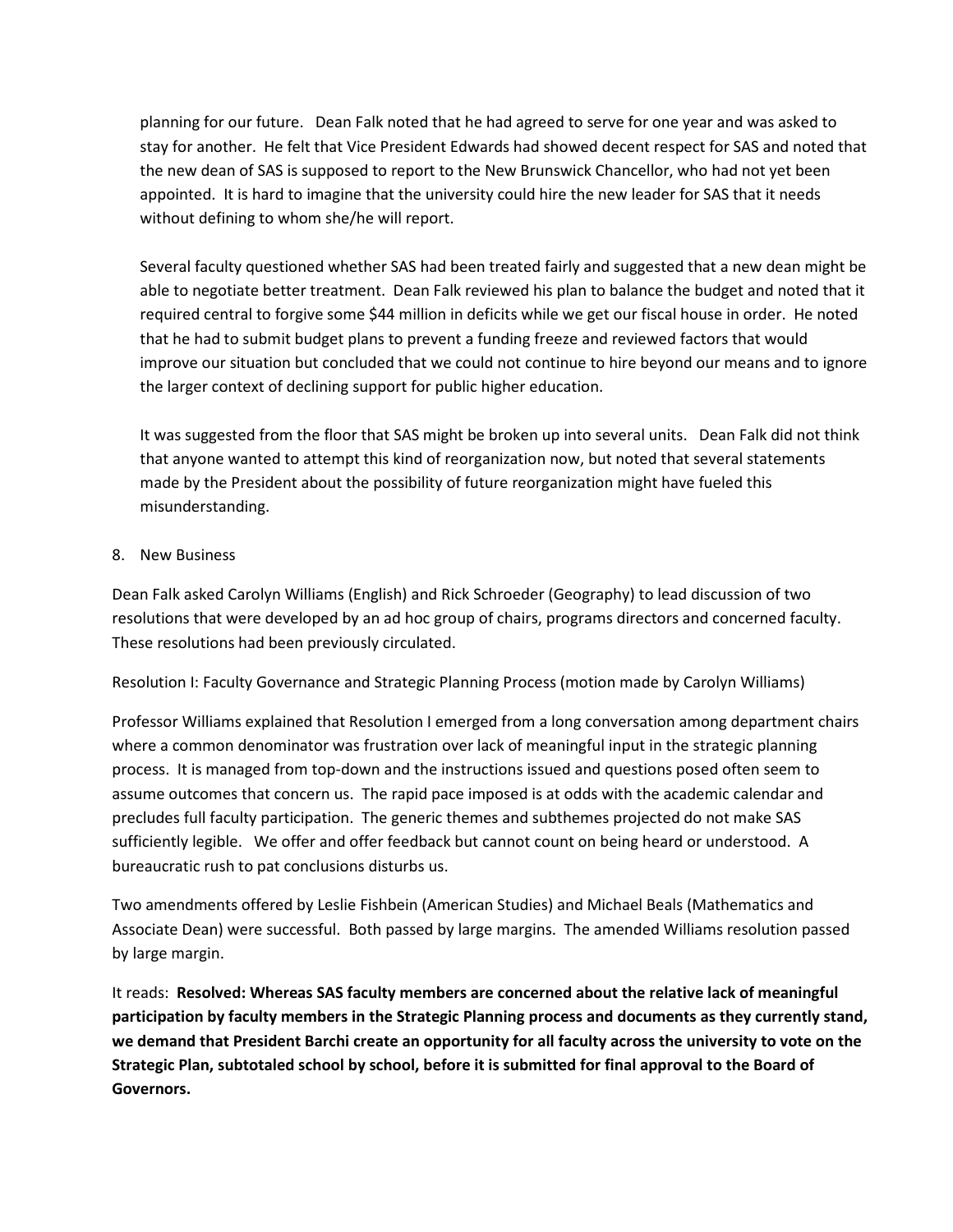Resolution II: SAS Budget (motion made by Richard Schroeder)

Professor Schroder explained the circumstances that inspired Resolution II. SAS is currently running a budget deficit that is estimated at somewhere between \$22 and 40 million, depending on how it is calculated. At the April SAS chairs meeting, Dean Falk presented a plan to retire that debt within five years, primarily by reducing personnel costs which represent the school's largest single expense. We've seen the results of this plan in action already in the form of this year's de facto faculty hiring freeze. Its effects will continue to be felt by every department represented in this room. Resolution II is a partial response to both the dean's plan and the budget constraints that led to it.

Three concerns led Schroeder to propose Resolution II:

1) The inequitable budget model that produced the so-called "debt" in the first place.

The SAS budget deficit was incurred under a system known as "All Funds Budgeting," a term that is something of a misnomer, since SAS never receives "all" of the funds it generates through the teaching efforts of its faculty. At best, the school receives 55% of tuition dollars generated by our own students. When non-SAS students enroll in our classes, we typically get 38.5%. And when those non-SAS students are paying out-of-state tuition and/or school-specific tuition "premiums" such as those charged by the School of Engineering, SAS's share can dip to as low as 15%. In short, this system generates a massive subsidy to other schools. 100% of the over 10,000 non-SAS students on the New Brunswick campus take SAS courses on the way to their degrees; nearly a quarter of the undergraduates in our classes are non-SAS students. Taking all of this into account, it is clear that those who say that the School of Arts and Sciences owes a "debt" to the university have got it backwards; it's the rest of the university that owes a debt to SAS. Resolution II calls for that debt to be retired unilaterally by the administration, and for the formula for sharing tuition payments among the schools to be adjusted accordingly.

2) The impact of the new budget policy on key strategic curriculum and program initiatives in SAS

The Signature Course program may be the best example of this. These courses were established three years ago as the cornerstone of the SAS core curriculum. Nearly 20 faculty members have been involved, and several of the courses they offer are among the most popular on campus each term. Under pressure from budget constraints, the dean's office has decided to stop funding TAs for this program. This has prompted nearly every faculty member involved to withdraw from teaching Signature Courses. The passion, the effort, and the commitment that both these faculty and the administrators who helped design the program brought to it have simply been squandered, and one of the most exciting curricular initiatives to be launched under the banner of SAS in recent years has been gutted in the process. This is what the punitive budget sanctions imposed by the university are costing us, especially when they are applied blindly without consideration to the value of ongoing strategic initiatives.

3) The prospect that the goal of resolving the SAS budget deficit through faculty attrition will be a self-fulfilling prophesy